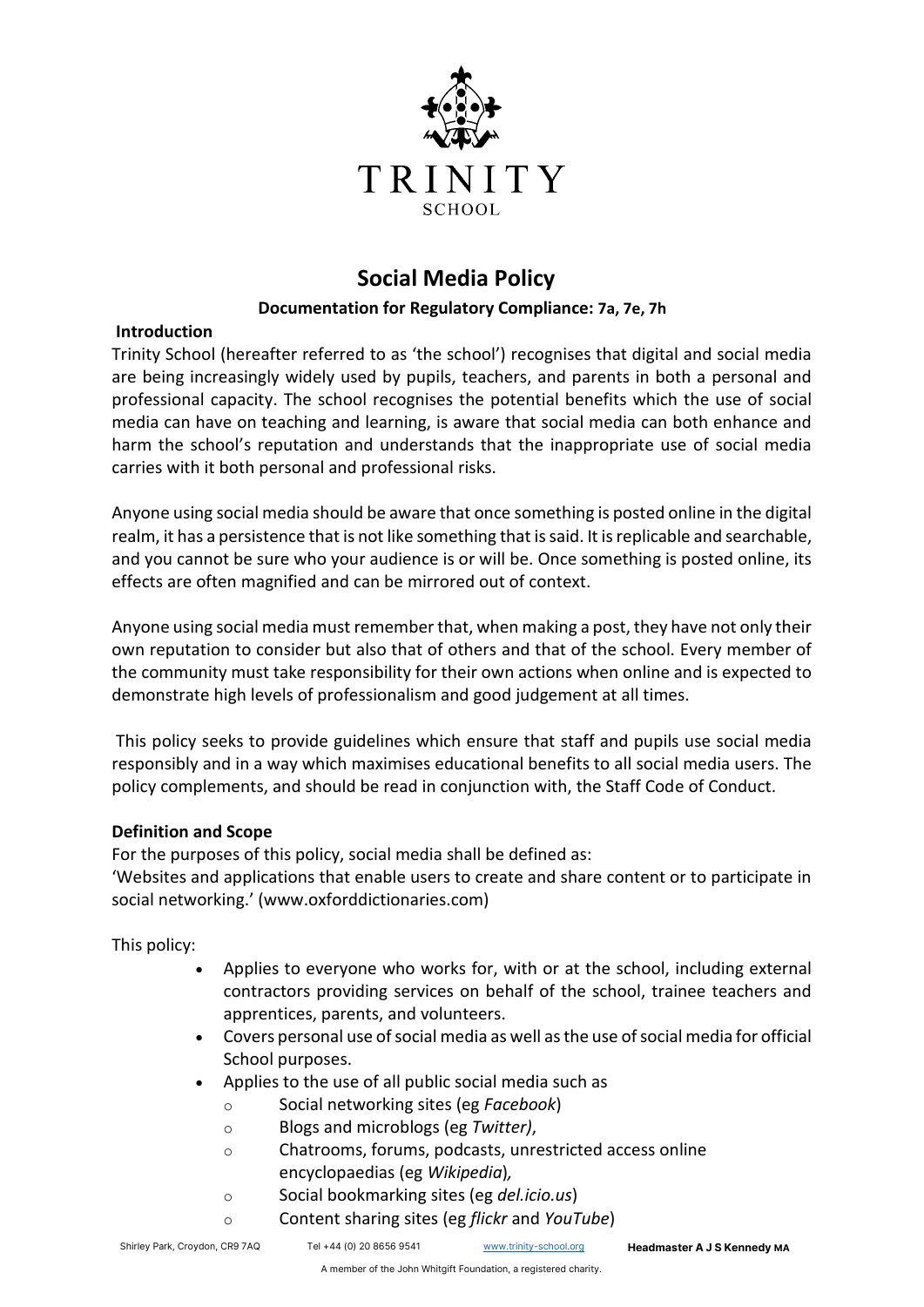$\circ$  'Secure platforms,' where information is not accessible to the public and information is sent directly to a specific group of people (eg Firefly, MyMaths, TEAMs, Onenote and other closed educational tools).

The internet and social media are continually and rapidly evolving, and it is impossible to cover all circumstances of use or emerging media. This policy does not seek to list in minute detail all potential social media platforms but does aim to establish broad principles of use, which must be adhered to by everyone in the Trinity community.

## **Professional use of social media**

The school maintains a presence on a variety of public and secure social media sites (eg Facebook, Twitter, YouTube, Firefly) and recognises that these sites can provide highly effective additional channels of communication with students, teachers, parents, carers, past pupils, friends of the school and the wider community. Social media sites allow information and news about the school to be collated and publicised and staff use social media to enhance pupils' teaching and learning in their subject and professional networking.

#### **When using social media in a professional capacity:**

- Social media should only be used as a professional communication tool and all posts must show Trinity in a positive light. Accuracy of content, spelling and grammar is of paramount importance and posts should be written without ambiguity or any rhetorical device (such as sarcasm) which might be misinterpreted. Personal views should not be expressed when communicating School matters.
- Posts should only be used as a one-way channel for distributing news and dialogue should never be entered into. If any student engages a member of staff in direct message conversation using social media, this should be reported to the Senior Deputy Head and the conversation should be continued in person.
- Images of students may only be posted on social media sites approved by the Senior Deputy Head. The only two public social media sites to which pupil images may be posted are Twitter and YouTube.
- The school occasionally streams events live. In this instance the teacher in charge should ensure that all the students understand it is a live stream and that all the students involved do not have any restrictions on them being filmed.

## *Posting to Twitter:*

- Before a department starts using Twitter, express permission to do so must be given by the Senior Deputy Head, who will inform the Marketing Department of the new account.
- Student images may only be posted to Twitter if their use is not restricted by their parents or the school. Images posted to Twitter should be chosen carefully and should show the school in the best possible light. If unsure of the suitability of an image, the Senior Deputy Head should be consulted. Only first names should be used in captions and no students should be tagged in an image.
- All departmental Twitter accounts should be in the name of the department and not an individual within that department. A suitable naming convention would be @TrinitySch . For example, @TrinitySchRugby.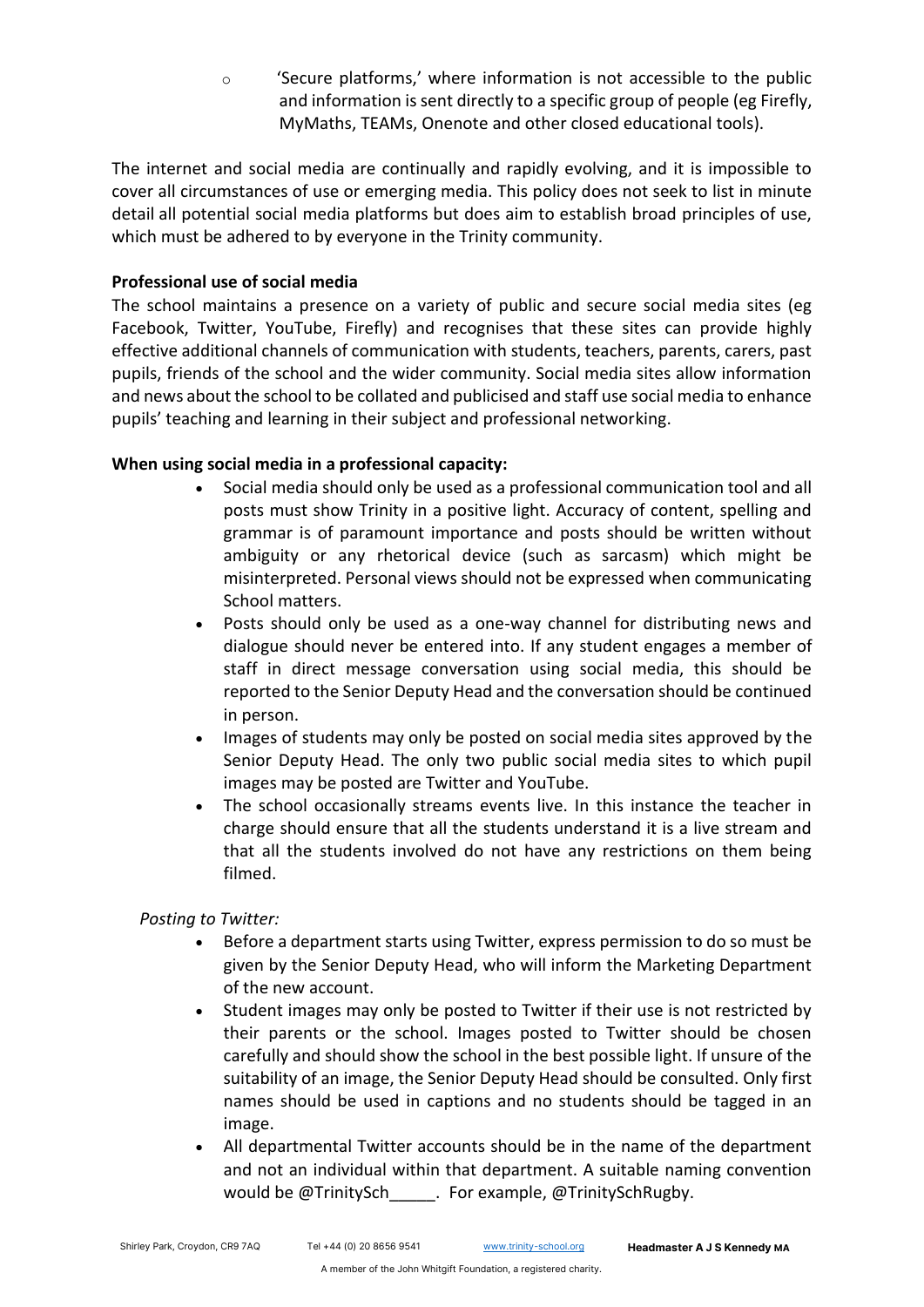- All Twitter accounts should be password protected and passwords should never be written down. A combination of upper- and lower-case characters should be combined with numerals. The potential for hi-jacked accounts being misused in such a way as to bring the school into disrepute is significant and responsibility for account security lies with the member of staff who controls it. This information should never be given to students.
- Care should be taken when retweeting, being followed or following others as it could be seen as you recommending or condoning them, including things they previously may have said.

#### *Posting to YouTube or other video sharing websites*

• Video content must not be uploaded to public hosting services (eg YouTube) without explicit permission from the Senior Deputy Head.

#### *Posting to Facebook, Snapchat, Instagram, or other comparable sites*

• Apart from The Trinity Parents' Association and the School's Marketing Department, no member of staff who works for, at or with the school may open a Facebook, Snapchat, Instagram etc. account which purports to represent the school in any capacity.

## *Posting to Weblogs*

- 'Blogs' can be a very convenient method by which to disseminate information to parents while on school trips. They can also be a very engaging format for pupil-teacher dialogue and represent an opportunity for teachers to share their thoughts on subject-specific ideas and concepts.
- Members of staff may create a blog for the purpose of keeping parents informed of events on a school trip, but it must be 'closed' (i.e., parents of those pupils on the trip need a password to access it) and permission to do so must be given by the Director of Extracurricular Activities.
- No member of staff may create a personal blog which purports to represent the school and any blog used in a private capacity must not make mention of the school or the activities of pupils or colleagues at the school.
- All blogs are to be posted via Firefly. Further guidance will be offered nearer the time.

#### *Posting to external domains*

• No member of staff or pupil may create a private website which purports to represent the school or the activities of anyone related to the school. All School related activities eg societies and academic, sporting, or cultural endeavour must be communicated via official channels only i.e., the school's website, via Firefly, approved Twitter feeds of the Marketing Department's Facebook account.

#### **Personal Use of social media**

Members of staff may, of course, maintain a personal social media presence outside School but it essential that a distinct separation exists between a member of staff's personal and professional online presence. Those who work in the education profession occupy an almost unique professional position due to their work with children and the moral credibility they must maintain and there have been cases where reputation and career prospects have suffered profound consequences because of poor judgement in the use of social media.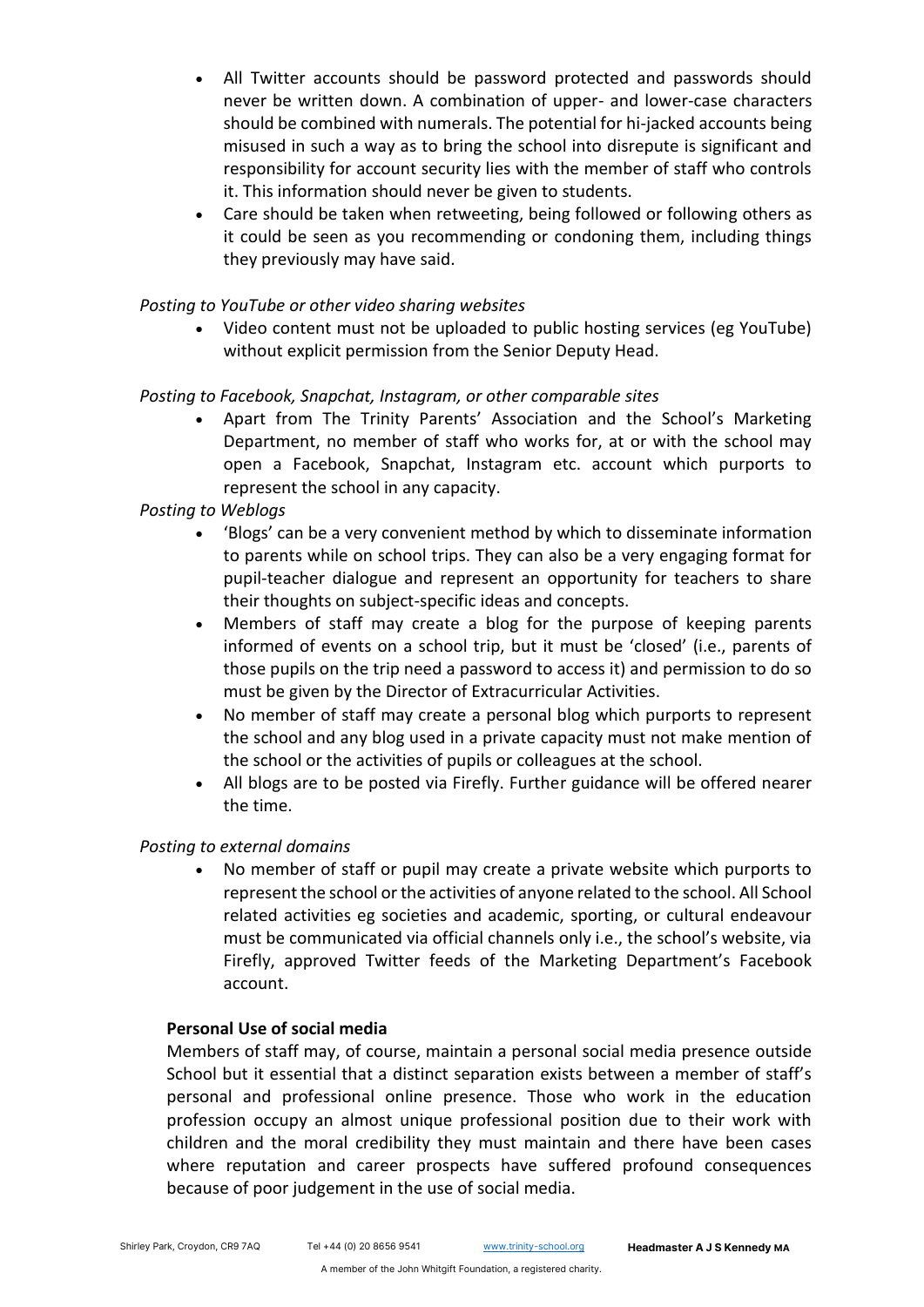Staff should be aware that even when a strict separation between personal and professional online presence is adhered to, it remains straightforward for students, colleagues, parents, governors, past pupils, journalists, future employers etc. to connect staff in schools with 'private' social media presences.

## **When using social media in a personal capacity:**

- Staff members must not have contact, through any personal social medium, with any student.
- Staff members should not have social media contact with ex-students until at least one year after the student has left the school.
- Staff members should not put themselves in a position where extreme political, religious, or philosophical views expressed via social media conflict with those of the school. Even if separation of professional and private lives has been maintained, expressing such views may make their position at the school untenable.
- Staff members should not use social media to document or distribute evidence of activities in their private lives that may bring the school into disrepute.
- Staff members must not use social media and the internet in any way to attack, insult, abuse or defame students, their family members, colleagues, other professionals, other organisations, or the school.
- Personal public social media accounts should not be used to share school or student information.
- Staff members are strongly advised to ensure that they set the privacy levels of their personal sites to as high a level as possible and to opt out of public listings on social networking sites to protect their own privacy.

# *All teaching and support staff are strongly advised to read the Staff Code of Conduct for further information relating to the acceptable use of IT at the School.*

# **Social media as a teaching tool**

Research indicates that the most useful social media for supporting teaching and learning are those which enable collaborative work and research e.g., wikis, forums, blogs, group-writing, and scrapbook tools. When using these forms of social media to enhance teaching and learning, staff must manage and oversee pupil activity extremely carefully. It is expected that where students can communicate online via posts or chatting the supervising member of staff will check content regularly or to avoid misuse.

The facilities that allow for this sort of collaborative, task-based approach to social media use in the classroom are all available on **Firefly** and staff are expected to use **Firefly** as their preferred learning platform. Other services can be used but a pedagogical business case and associated risk assessment must be agreed by the Head of E-Learning. While some websites may offer educational benefits no identifying student data must be entered or registered without agreement by Head of eLearning.

# *The Use of Twitter*

The use of Twitter has become increasingly popular with the school and feedback from practitioners highlights the following key benefits of departmental Twitter feeds:

> • Stretch: Twitter provides an excellent vehicle to promote engagement in the subject beyond the confines of the classroom and syllabus by directing students towards appropriate wider reading opportunities, lectures, video